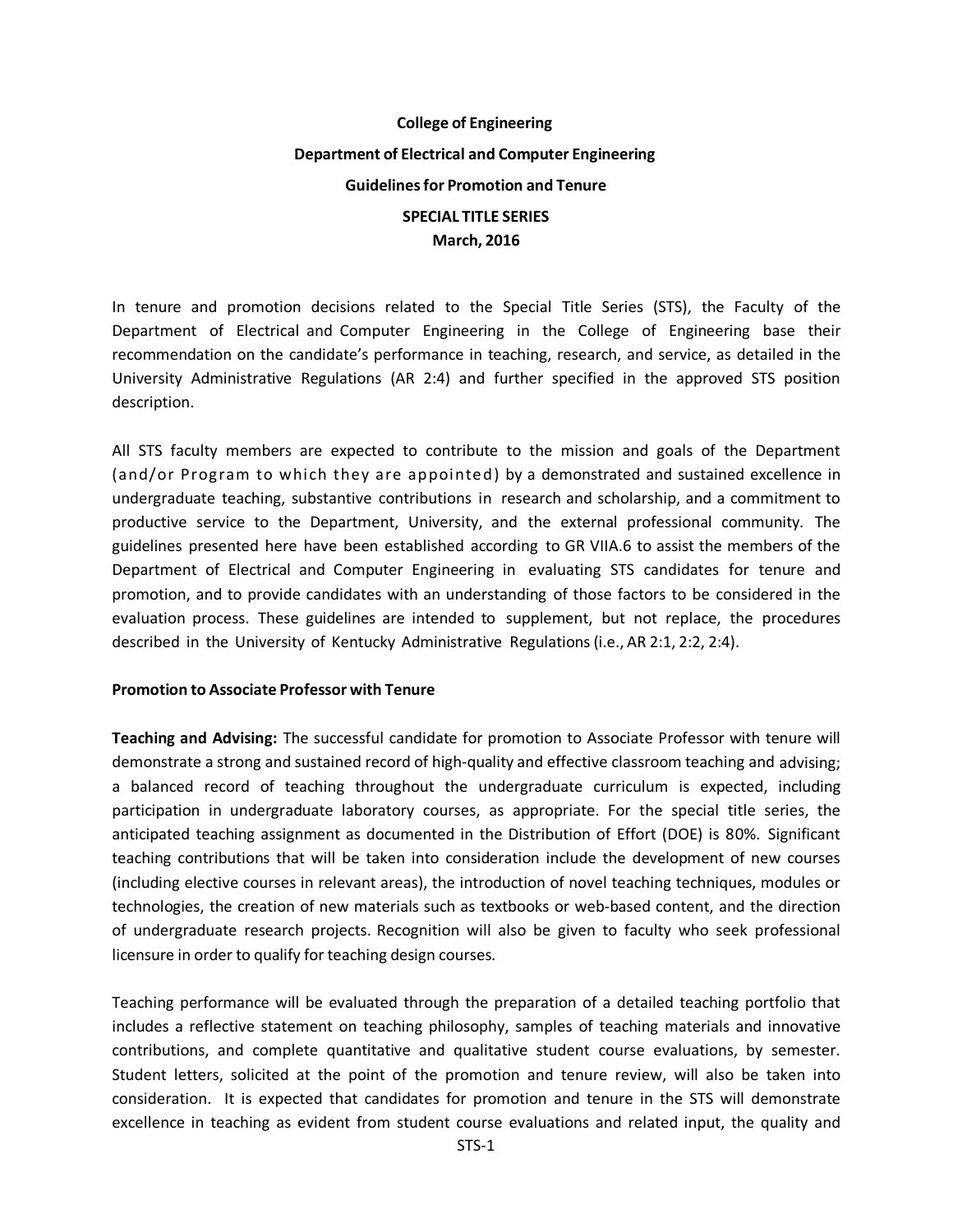impact of course materials and creative content, and the evaluation of external reviewers.

Formal and informal advising of undergraduate students is an important aspect of teaching. Candidates must demonstrate a willingness to participate in meeting the Department's (and/or Program's) undergraduate advising needs, and provide effective and accessible advising support. The quantity and quality of the candidate's advising activity will be assessed through documentation provided in the teaching portfolio.

**Research and Scholarship:** The successful candidate for promotion and tenure must demonstrate original intellectual contributions to scholarship at a level commensurate with the STS assignment and the corresponding Distribution of Effort. Scholarly accomplishments will be measured by the quantity and quality of published work; it is expected that contributions will be subject to objective peer review and will appear in well-regarded national or international outlets. Recognition will be given to contributions appearing in the educational literature, as well as work resulting from experimental and/or theoretical research efforts. Research projects involving undergraduate student participation, as well as the possible direction of graduate students, are encouraged. Such efforts will be evaluated based on demonstrated outcomes; i.e., student awards, and the production of refereed publications. While collaborative research with colleagues may be appropriate, it is important that the candidate demonstrate scholarly leadership, typically through lead or corresponding authorship on corresponding publications. In the case of textbooks or other educational materials, quality and impact will be assessed based on the adoption and use of such materials in the discipline, and the evaluation of external reviewers.

Candidates are encouraged to seek extramural funding to support their research activities; such funding can be related to educational scholarship or in support of an experimental/theoretical research program. Additional measures of research quality may include national and international conference and workshop presentations; invited seminars at academic institutions, industrial and governmental laboratories; awards and other formal acknowledgements by peers at regional, national, and international levels. Recognition will also be given for important industrial contributions, and patents or technology transfer based on innovative research.

**Service:** It is important that all faculty members contribute in a substantive manner to the mission of the Department, University, and profession through service activities. Evidence of service may include (but is not limited to) student recruitment, course coordination and curricular development, committee service at the Department, College or University level, contribution to specific activities such as Engineer's Day, and participation in science and engineering-related events in the local community. Professional service activities would typically include contributions to the peer-review process for journals and granting agencies, editorships, conference organization and service through elected offices in professional societies, etc.